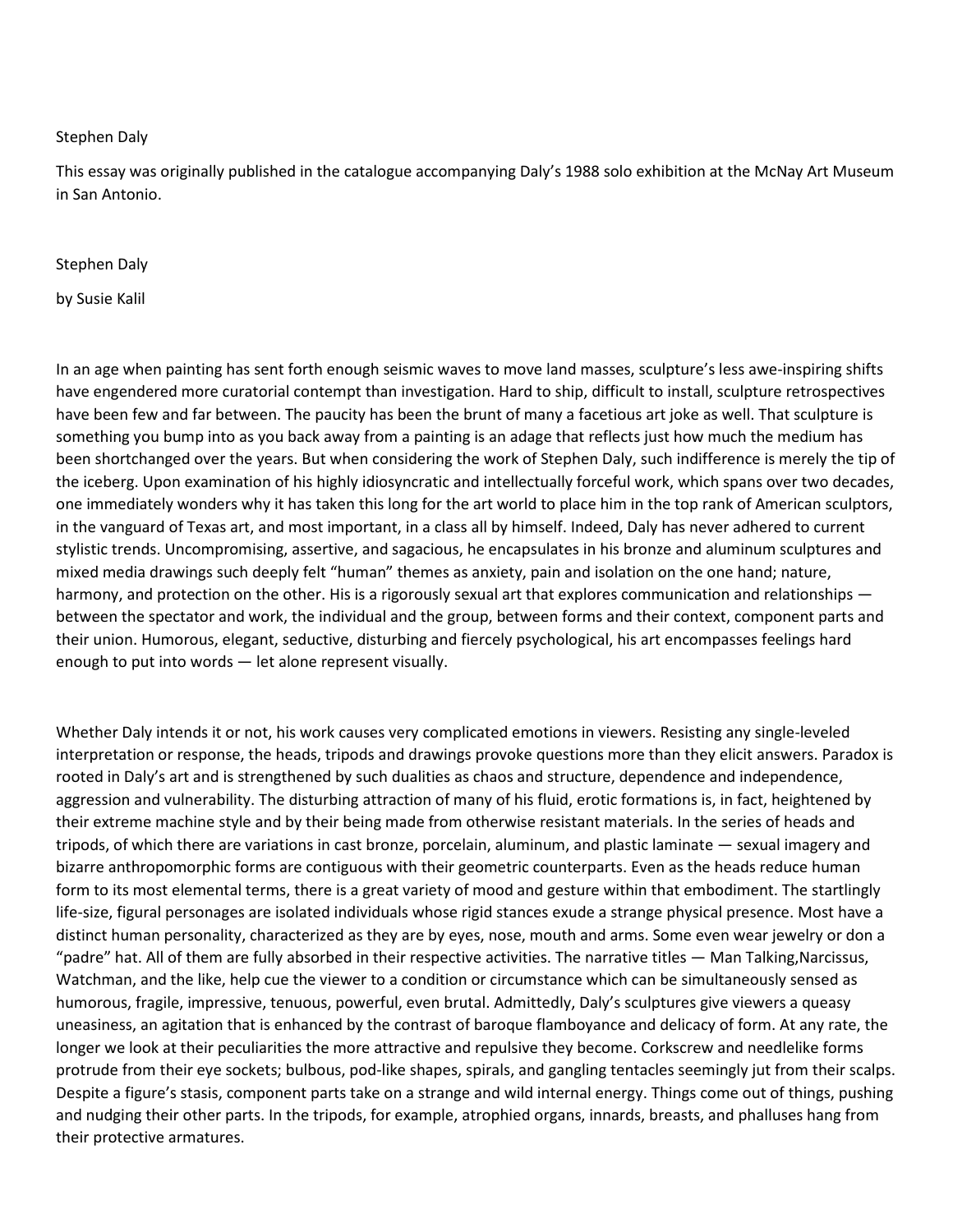Both series of works invite private encounters that engender responses on visceral and imaginary levels. They stir up unacknowledged feelings and force exploration of unfamiliar psychological terrain in ways that may or may not be pleasant. For all this, Daly subverts viewer perception with surprisingly simple means. Specifically, sexual imagery, organic, and machine-like forms are not clinically rendered. Neither are they garish or horrifying. Rather, the constructed shapes are manipulated clearly and outright, albeit with a sense of the absurd. That Daly's work can be simultaneously experienced as humorous, alluring, and unsettling, in addition to imparting certain dualities in regard to tension and freedom, the representational and the abstract, chaos and order is a measure of the seriousness that is so central to his art.

Though Daly hopes that his works "increase personal awareness and make a small change in people's attitudes," it's obvious they do much more in their visual and psychological equivocalness. Most certainly, the power from which the distinctive forms derive their strength evolves from the artist's conscious desire to engage the viewer. Such a response is not, as Daly well knows, simply a matter of how the mind receives visual material and observes it. Above all else, Daly aims to evoke the mysterious link between the viewer and object, even going so far as to manipulate the viewer into a position of voyeur. Indeed, the most salient aspects of Daly's art can be related to an obsessive fascination with the idea of engagement for its own sake. To this end, his art brings to bear a profound identification between the artist and his materials and a strong visceral identification between the artist's and the viewer's bodies. Yet the viewer is never so carried away by effect that he is disinclined to seriously analyze Daly's formal intentions. To all appearances, the artist's obsessive inner directedness is matched by methods of commensurate intensity.

As is the case with many artists working today, Daly toes the line between developing a visual language accessible to the public and creating the kind of deep personal imagery related to his life. The dialectic of the two percepts has been embedded in his art from the outset. Much of the artist's predilection for contrast and eccentricity springs from his undergraduate training at San Jose State University during the early sixties. Physically and psychically removed from the New York art world, California artists, especially those in the Bay Area, felt little restrained by the East Cost hierarchical definitions of fine art. Subject matter from the banal to the fantastic broadened art expression beyond the conventional expectations of painting and sculpture. The assemblagists, an active aspect of San Francisco's Beat-period art scene literally incorporated objects from everyday experience into their art with distinctly Surrealist overtones. Moreover, the non-utilitarian expressionist use of clay at that time presented a voluntary revolutionary attitude in American art. Although Daly was on the periphery of the wide-ranging creative inquiries postulated by such artists as Bruce Conner, Edward Keinholz, Robert Arneson, and Peter Voulkos, he was attracted to their non-conformist stance and compulsive attitude toward materials, technique and humor. Emotive, eccentric or erotic alternatives to a solemn and deadset Minimalism which still retained the clarity of that notion were concerns that informed Daly's graduate work at Cranbrook Academy as well. At that point, Daly's inspirations ranged from Lee Bontecou's overtly sexual membranes, Eva Hesse's obsessively layered latex and rope sculptures that mix organic and geometric form to Bruce Nauman's body cast molds and Eduardo Paolozzi's metaphorical hybrids that combine the abstract, the figurative, and the classical. Their examples — the predilection for change, the use of multiple parts that work together in a collective group, the ardor to push materials — enabled Daly to synthesize in his sculptures the seemingly divergent paths of Modernist and anti-formalist theory.

Daly views his work in terms of historical lineage. Even so, try to pin a label on his art and it will slip right through your fingers. Attempts to bring a coolly evolutionary order to the work, or see it in the context of one art group or another prove more or less irrelevant upon close examination of his oeuvre. Although Daly reflects mainly on the dialectic of natural and mechanical forms, his art is not as coherent as one might expect; shapes appear, disappear, and reappear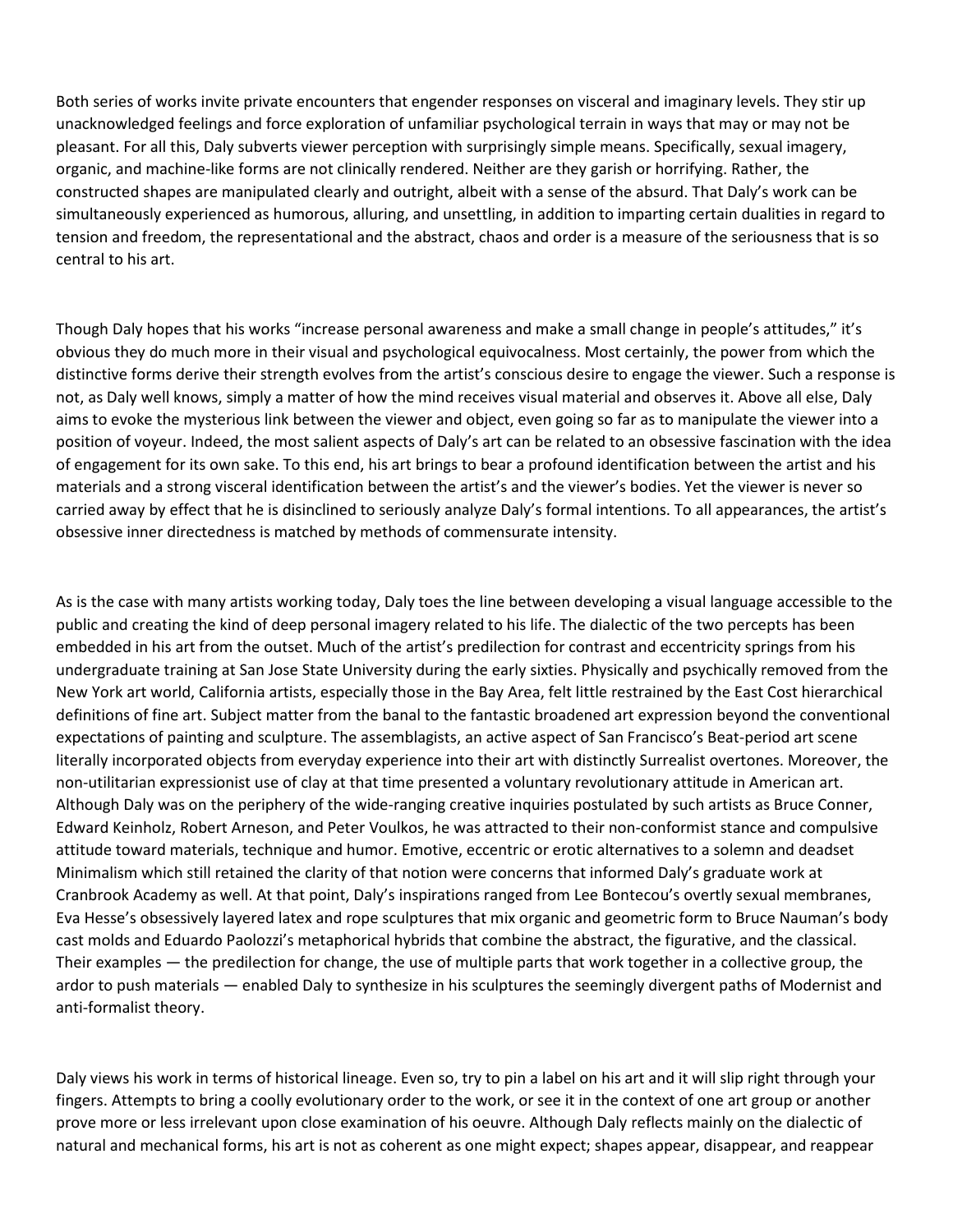sometimes intact, sometimes transformed. Daly's art is best examined, I believe, as a totality, as variations on a theme rather than as succinct chronological developments. What distinguishes the work is an inner consistency, the unfailing "essence" that emerges upon viewer confrontation. Daly's art can be seen in terms of a continuing perceptual investigation in which steady thematic development and formal disclosures are deftly balanced. None of the works are formulated according to a particular syntax. Rather, they represent the development of a highly personal lexicon that has undergone years of synthesis. Daly's early training as a classical musician, for example, facilitated the structural components of his sculpture in terms of musical form: the fugue; opposing rhythms; counterpoint; or areas of passivity juxtaposed with extreme activity. Moreover, a Prix de Rome during the mid-seventies and subsequent visits to Italy have afforded Daly the opportunity to scan the country's "bone yards" for images of visual attraction. Roman portrait busts, Janus figures, hermes, obelisks, ancient walls and buildings and fragments of broken sculpture have all been assimilated over the years in some form or fashion. But even those associations and relationships can be made in retrospect. The sense of time and historical significance such imagery procures is reinforced by the innate properties of bronze itself longevity; a tensile strength; romantic, if heroic grandeur; the distinction of being both classically and contemporaneously referential. Not only does Daly's brand of historicism permit the adaptation of past practices to contemporary themes, it aims to somehow push the linkage into the future.

All in all, the disparateness demonstrates the fertility of Daly's imagination. Nowhere is this more evident than in the particle drawings, tripods and heads produced over the past decade. While the drawings are perhaps the least known in Daly's oeuvre, they are no less affecting. Their eccentric and often witty shapes comprise an idiosyncratic vocabulary from which emanate the organic and geometric imagery so prevalent in the tripods and heads. While some of the images look a bit ominous, others are more humorous in their surreal overtones and formal complexitie

A consideration of a sculptor's drawings is often problematic because of the inherent tension in the transition between two and three dimensions. It seems contradictory to visualize a tangible three-dimensional object by initiating it on a two-dimensional surface through illusionistic devices. Yet this seemingly divergent process releases the sculptor from the constraints of his materials. More important, formal considerations like edge, process, gesture, and the activity of mark making serve as reference points to expand the traditional role of drawing into a mode reflecting the concerns of sculpture. Can the figure be separated from the ground and vice versa? How does the sculptor sustain and exchange these functions? In Looking, Daly forces the viewer to make perceptual and aesthetic choices by questioning the difference between image and object, drawing and sculpture. Put simply, Daly presents a sculpture looking at a drawing. Significantly, the "mirror" which the figure holds is a conduit of spirals, doodles, and hairpin shapes. Does the drawing generate the shape? Or does the form come from the drawing? Aquariumtackles the various ways of perceiving space, scale, and image by distributing similar quirky but recognizable liner symbols — arrows, ziggurats, forked combs, spirals, and dots. On close inspection, the pale blue, yellow and black particles look like amoebae or pollywog shapes, bugs and other floaty creatures that simultaneously repel and attract one another as if subject to some sort of electromagnetic force. Strewn across a wall, the forms become societal — particles generate other particles, move into specific territories and assume individuating roles. Some particles are strugglers, some are hiders and still others are dominators. Looking a bit like linguistic code, the collective evokes the apparent random dispersal of hieroglyphic forms found on Egyptian obelisks as well as the directional organization of American Indian sand paintings. Though individual images may remain as simple, commonplace forms, their associative context is altered when brought together as a group. Just as mechanical configurations are transmuted into biological shapes, so does their plenary union activate a continuous interplay between chaos and structure, form and expression.

The notion of the particle as progenitor of life finds new meaning in Daly's series of tripods and heads. The former's dexterous convergence of organic and geometric modes spawns three-legged machine animals with protective shells and pendant organs that are evocative of some extraterrestrial being or post-nuclear hybrid. Indeed, their visceral vulnerability is disturbing, if not nightmarish. The entrails and profiles suggest intestines, guts, the mammary glands of a